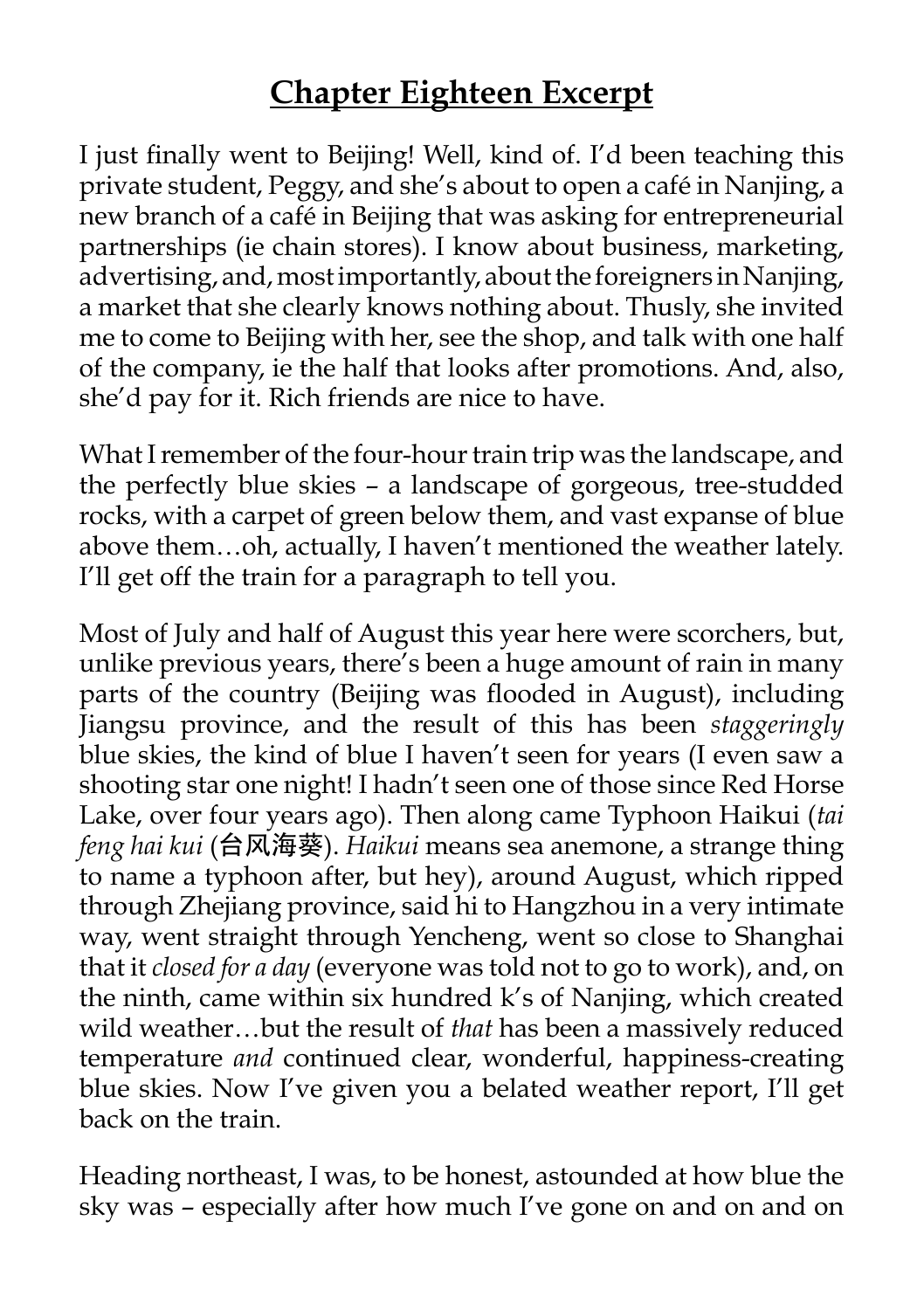about grey skies. My fellow passengers (Peggy and her business partner, Shirley), however, simply yawned and got back on their iPhones.

Once there, we caught a taxi, and I kept my face plastered to the windows, eager to see the mighty Beijing, China's cultural titan, after hearing so much about it for six years. A couple of my expectations were instantly flushed down the drain; namely, they *still* throw garbage out car windows. I'll be honest, I was *very* surprised…but, then again, I wasn't. More on these things later, as some of my other expectations/assumptions get squashed under The Bloated Ass Of Reality.

We were heading to the Sanlitun  $(\Xi \boxplus \texttt{t})$  area, and, as it turned out, this place would be most of what I saw this visit. But first, we'd have lunch. I was happy with anything – dirty street food was fine with me. I didn't mind. It seems, however, that they minded. A lot.

We went to a Thai restaurant called Laburnum, which was sublime – the tastebud massaging started with Thai curry king prawns, then a fish grilled with palate-exciting spices so endorphin-releasing that it put the MSG-drenched street food in Nanjing to shame… everything on that table tasted *exquisite* [*here are my thoughts on MSG after eating the stuff for years. It totally deadens your sense of*  taste – it's as if all the food you get here somehow tastes impossibly *good, no matter how cheap it is…speaking for myself, this substance, which started life as a "flavour enhancer", has, over time, done exactly the opposite – after scoffing stuff drowned in it for years, everything now tastes unnaturally delicious, and I mean everything. The result of over*exposure to it is, at least for me, the palate itself forgetting what real *tastes are. To try to explain what I mean, the experience of eating at this Thai restaurant was, for me, kind of the palate's equivalent of a first yoga class – suddenly I was reminded of muscles that I'd simply forgotten that I had, because I hadn't used them in years. To put it another way, MSG had, after years of eating here, made my mouth become accustomed to a tidal wave of standardised flavour rushing in, and all but drowning it, instead of the more subtle idea of the palate going out and exploring new environments of delicate and intermingling flavours. In other words,*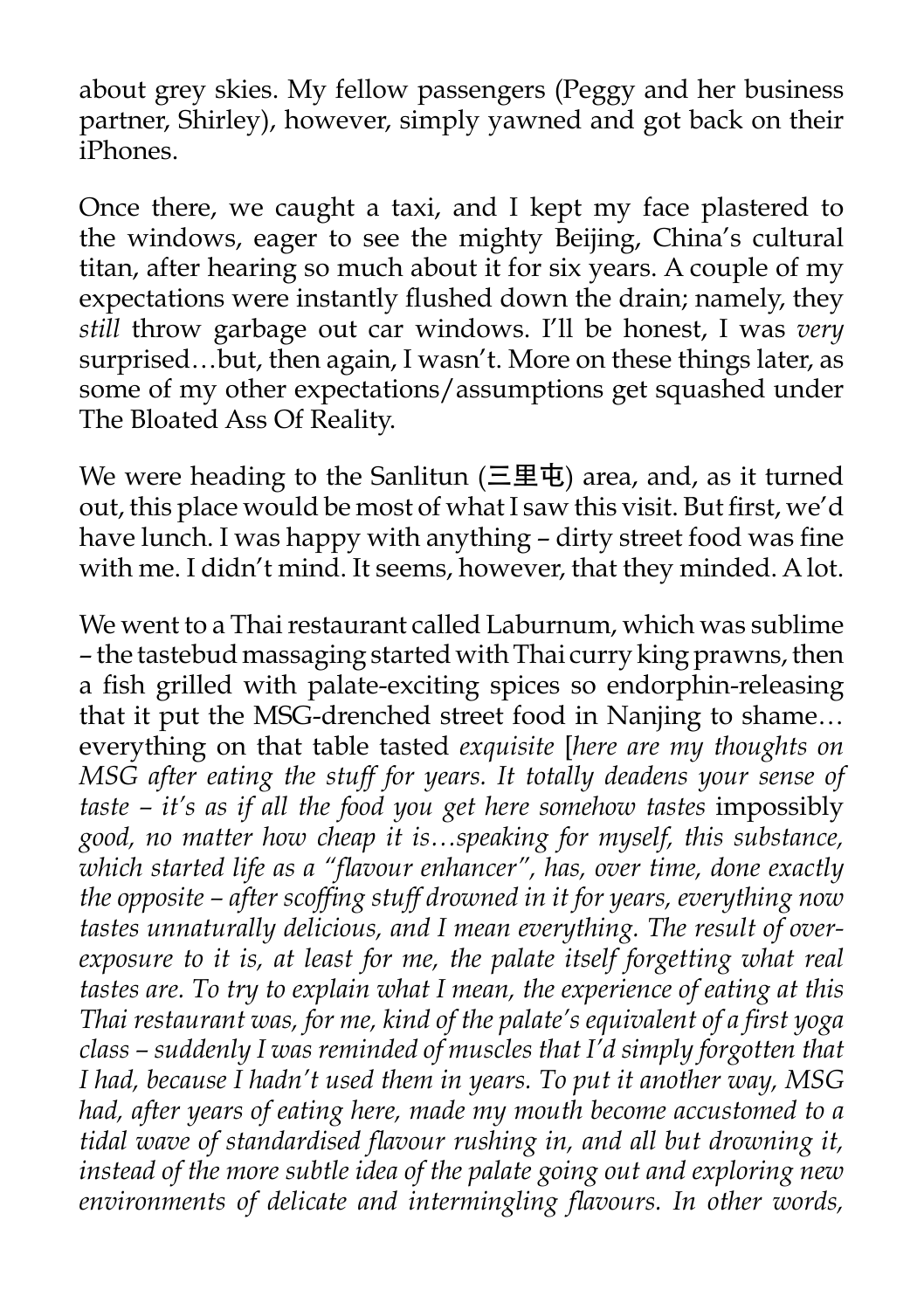*many of the flavours that I'm used to back in Australia require the palate to go out and find, but, with MSG, the only thing the palate needs to do is sit and wait for the flood. This notion only really struck me when I was editing this part on the Thai restaurant…but now that I've thought of it, I think it's very true. After all, why else would restaurant–served soup noodles, costing fifty* kuai*, taste no better (or different) than twenty-cent stir-fried rice on a street corner at three in the morning (and believe me, I've had that many times)? Well, these are my own observations after eating MSG-laden dishes for nearly ten years, and you'll hear more when I get back to Oz. Interesting*].

#### | 鸡 |

We checked in, and I went out and scored a map. I found where we were, and the nearest subway station. Found Tiananmen Square (hard to miss). Found Forbidden City (hard to miss). Found the Summer Palace (hard to miss). The Wall...the Wall...the Wall... uuuuum…the Wall…uuuum, Wall, where are you? Heeeeeello, Wall, are you there? I couldn't believe it. Of course I knew it wasn't in the city – the nearest bit was in the north-east somewhere – but I couldn't believe that here I was, looking at a map of Beijing, and I couldn't find the Wall anywhere. You can see it from space, can you? Oh, *really*?? Oh, canst thou now?

I had a quick squiz around Sanlitun – imagine Melbourne's Federation Square with the art galleries and museums replaced by fashion label clothes stores and expensive restaurants. There's also an area with water jets leaping from the cement, with some completely naked kids playing in it – one of those sights you just wouldn't see back in Oz I guess. I quickly sussed that this place was what foreigners in China for a few days wanted – cheap pirated movies, expensive food, a ton of fake-or-otherwise label clothes, and bars.

Eventually, we caught a taxi to go have a hotpot dinner with a couple of her friends in a Muslim section of the city, going past the southern entrance of Tiananmen Square (on Chang'an lu (长 安路), apparently the main road of Beijing – remember, Chang'an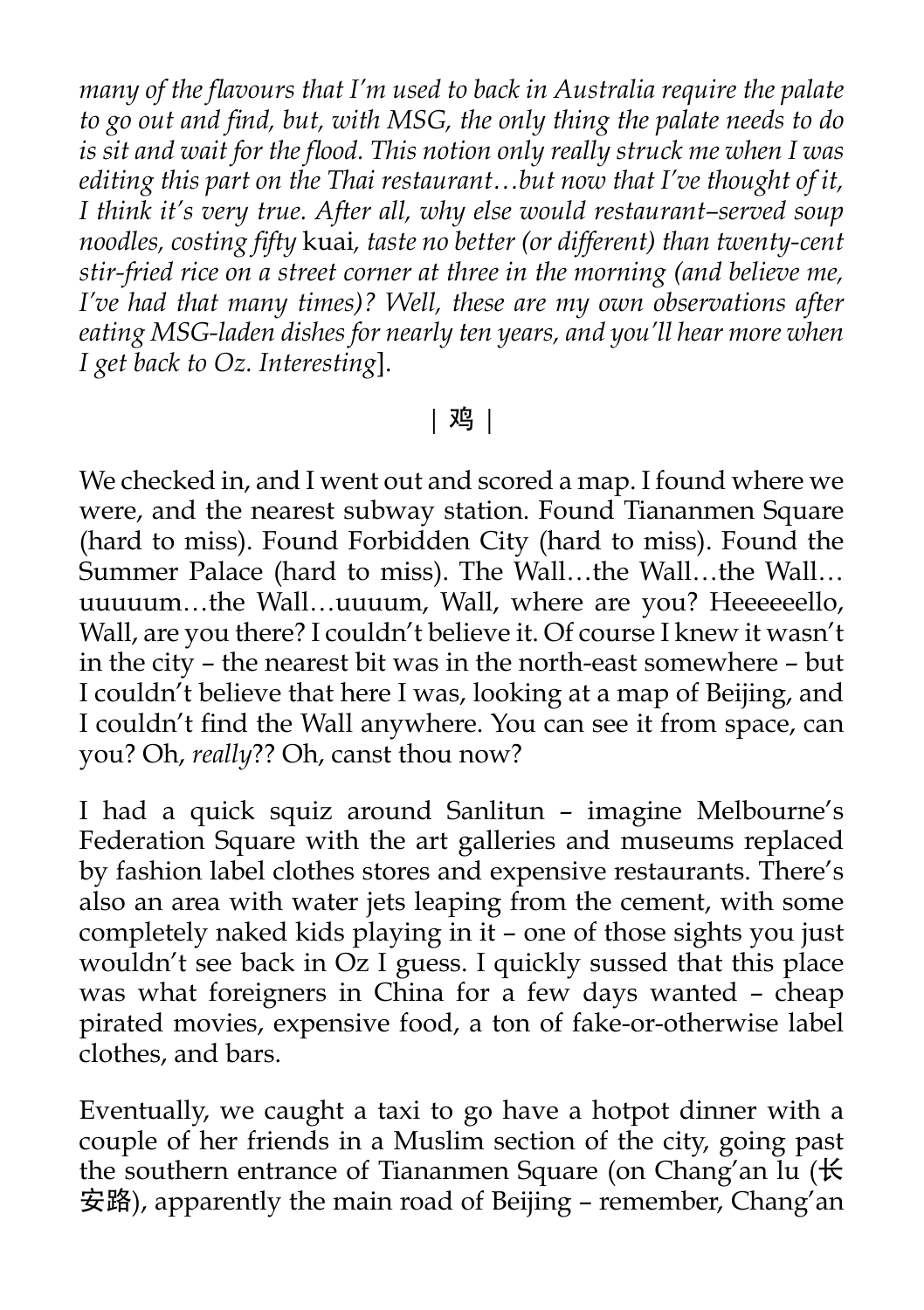is Xi'an's old name, which was the capital of China for the longest time, so naming the current capital's main street after it is fitting), and saw some flag-raising ceremony, which happens every day, and many people go to see for some reason that's personally beyond me.

While we were nattering over hot pot, with no air conditioning but, instead, a collection of fans to counter the fact that we all had a small oven each (remember, that's what hot pot is), my travelling companions were finally emailed the final contract from the café they were about to go into a legal partnership with.

They read it. Read it again. Made a phone call or two. Read it again. Bit their metaphorical nails. Clearly they were quite befuddled by it (it was eighteen pages long). We'd half-agreed that we'd meet tomorrow at ten and go to the café, but I could tell from that moment that it wouldn't happen. It was kind of an odd situation for me personally, because  $I'd$  studied contracts, and I know what to look for in them, but just not in this language – give me an eighteen-page contract in Chinese, and I'm about as useful as a Japanese to Latvian dictionary if you're a Mongolian lost in New Zealand.

### | 鸭 |

I scouted Sanlitun's bar area that night, trying to sniff out anything that looked like live music, or, well, just *anything* I couldn't find in Nanjing. So, what did I find? Well…walking down the bars lining the right side of the street, as a foreigner, I heard an unending chorus of "lady bar" "lady bar" "you want lady bar?" "lady bar" "lady bar" "you want lady bar?" "lady bar" "lady bar" "you want lady bar?" "lady bar" "lady bar" "you want lady bar?"…there's around ten or fifteen bars nextdoor to each other, and, outside each, there's anywhere between two and four guys trying to drag people in, and those words are what they use to try to do it…even when I crossed the road trying to get away from the monotonous gauntlet, people from *other* bars saw me and came running, yelping the same words. I even made a game of one guy – I wove around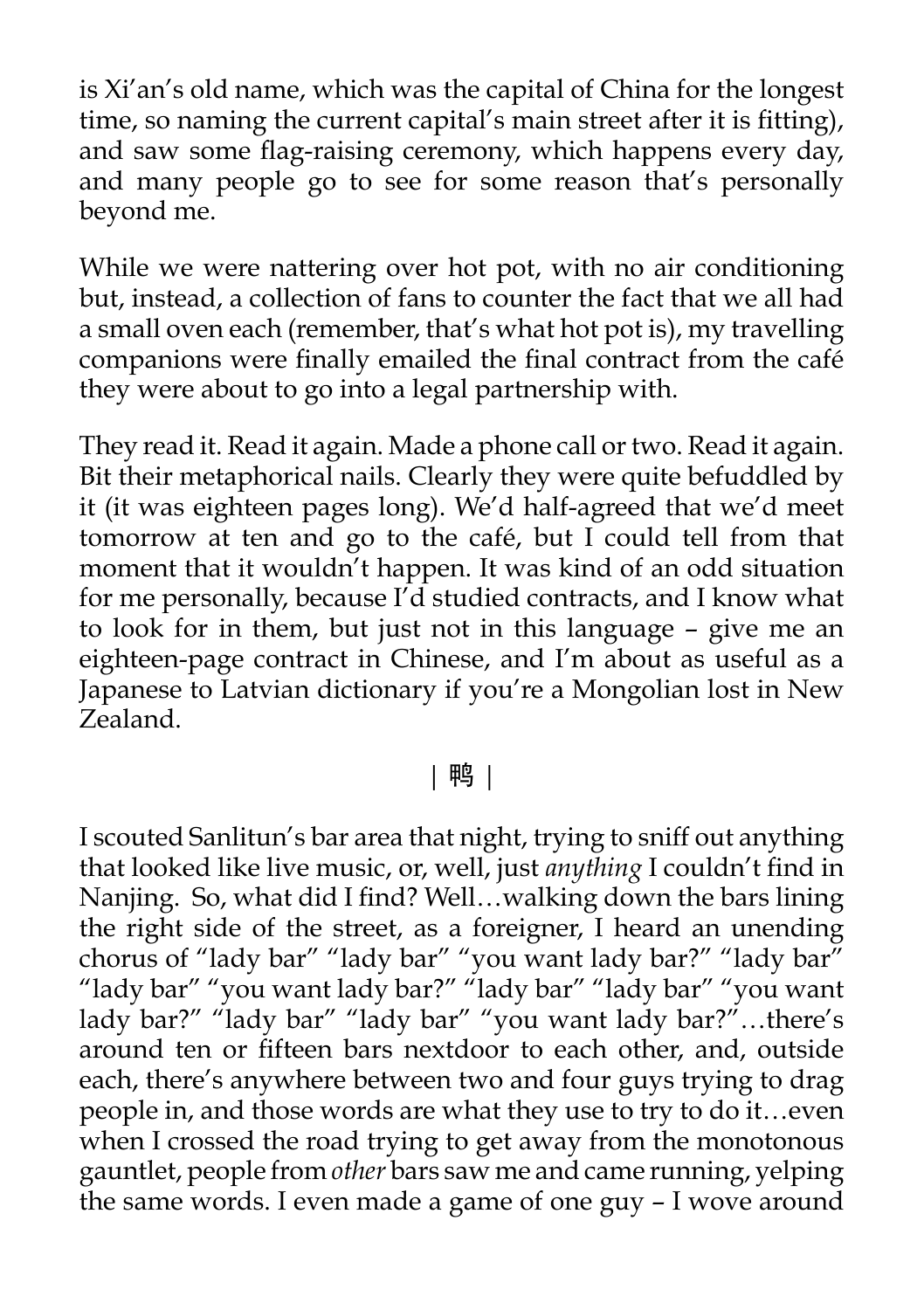cars and people, trying to throw him off, but he kept following me, as if he was a homing missile armed with a two-word vocabulary.

I spotted a pole-dancer or two, which just wasn't what I was looking for. I found the places with live "music"…just coversville. I didn't see much else that night. I just settled in one place and had a couple of beers, while watching a reasonably loathsome quartet in a place called Swing Bar, and it showed me, again, all the problems that I have with bands like this, and my confusion as to why anyone would want to listen to them. The main one is why would anyone want to hear songs that they love being decimated by people who weren't born to perform them? The girl heading the band tonight (Chinese, but said and sung almost everything in English), sounded a lot like Tina Turner, so I copped a few Turner covers – seeing a bunch of middle-aged, drunk foreigners in the corner pumping their hands in the air to "The Best" was a sad sight to see. I wondered to myself, will my spirit be similarly mushed one day? Should I just accept my fate and join them now in this grotesque parody of musical reminiscing? Is this "maturity"? When I'm fifty or sixty, will I be with a bunch of spiritually thwarted people in a place like this, while bored people thirty years my junior make me relieve the "good ol' nineties" with Faith No More, RATM and Tool covers? Such were my thoughts while I sat through "Money For Nothing", sculling a fifty-*kuai* beer.

Something that I did notice tonight, though, was the dress sense of some people, especially the foreigners – some were *really* stylish, but not in a try-hard kind of way, like some in Nanjing, but instead naturally, well, cool. *Normal* looking people…people who still know who they are, and where they're going. So many foreigners here in China have lost that. Many of the young students only have a good guess as to what they'll do with these studies/ experiences, and many old people, well, they're off the radar, in so many contexts, including off their own. So many people's careers and/or lives go wildly off the rails when they come to work in China (sometimes positively, sometimes not)…like me. I planned to be here just one year, as you know...I had no idea that that's what thousands before me thought would happen but didn't. But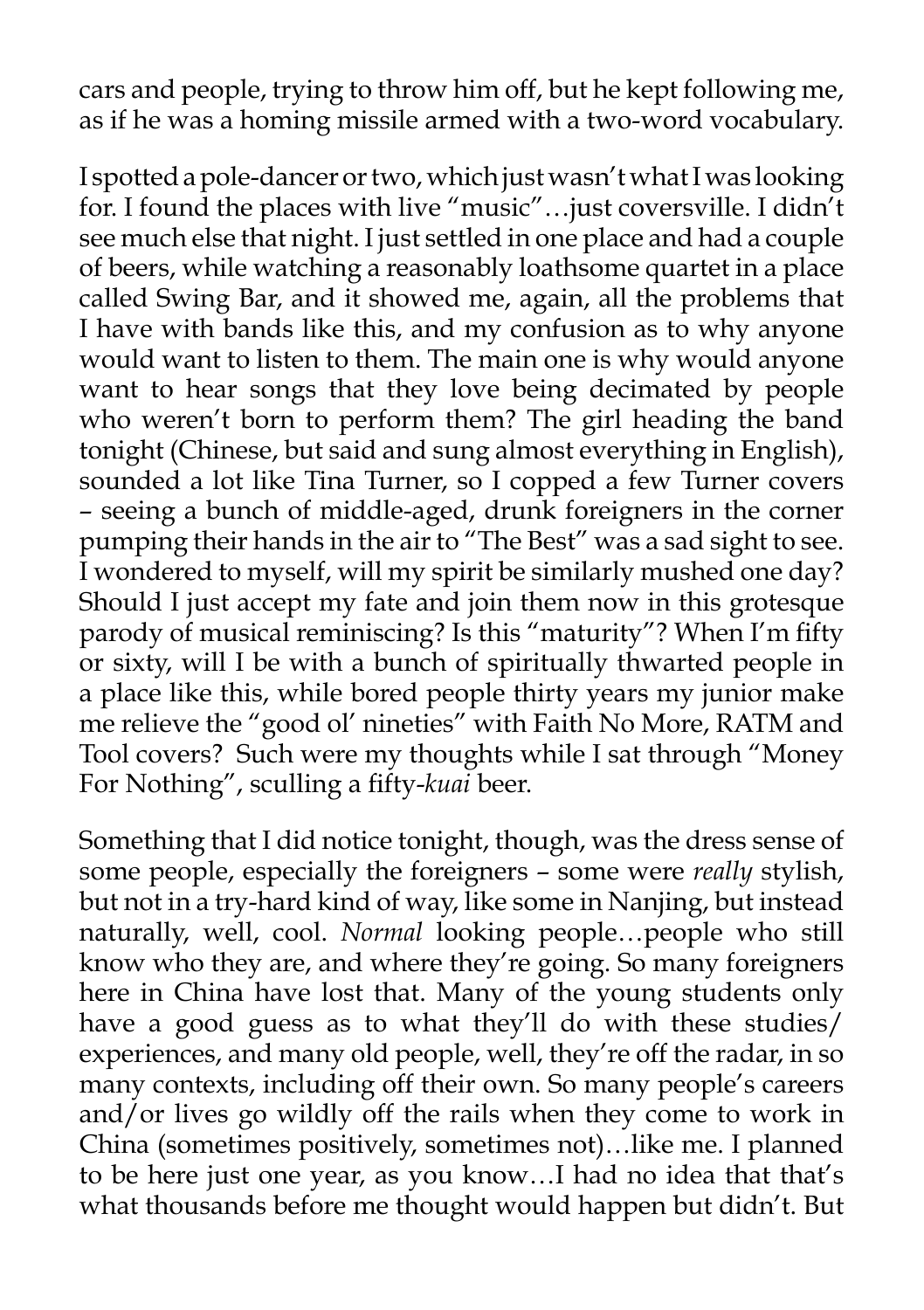these people in Beijing…well, some of them…they struck me as if they still *knew what they were doing*. What I'm saying here sounds really intangible, but, well, I could sense it.

### | 鸡 |

Next morning, since the girls still needed time with the contract, I just went out to see what I could see. Sanlitun, during the day, is another universe. The "lady bar" people had scuttled away, and, replacing them, there was flocks of another sub-phylum, The Rich Foreigner, but, unlike Nanjing, they were of only one socio-economic stratum – *rich*. Whether it was anywhere between middle class rich and fuck-man-that-should-be-illegal rich, they were all there on that bright, sunny day, eager to have a zilliondollar meal, buy a fake version of absolutely anything that is ever worn by anyone anywhere, and hang around this little oasis of high-class multiculturalism, which, I must say, didn't seem *forced*, unlike most parts of Wuhan, where foreign stuff is being forced down the local's throat whether they liked it or not.

After that, I headed for the subway stop on the south-west corner of Tiananmen Square, and bumped into the main walking street, Wang Fu Jing  $($ 王府井). Heading north, I found about half a k's worth of street food, all neatly lined up next to each other, on Donganmen Dajie (东安门大街), clearly designed for those new to China – tons of street food, but it's presented neatly, not dirty or messy (ie normal). The only thing that I hadn't seen before was a table of things on skewers, including huge starfish, huntsman-sized black spiders, silkworm cocoons, snakes, and sharks about thirty centimetres long – everyone was taking photos of it, even the locals.

I went back south along the mall, and found something that I certainly hadn't found before in China…a bar in the street, the kind of enclosed areas in front of pubs and cafés during street festivals in Australia. Woohoo! thought I, and bought myself a beer and started writing these notes while people-watching.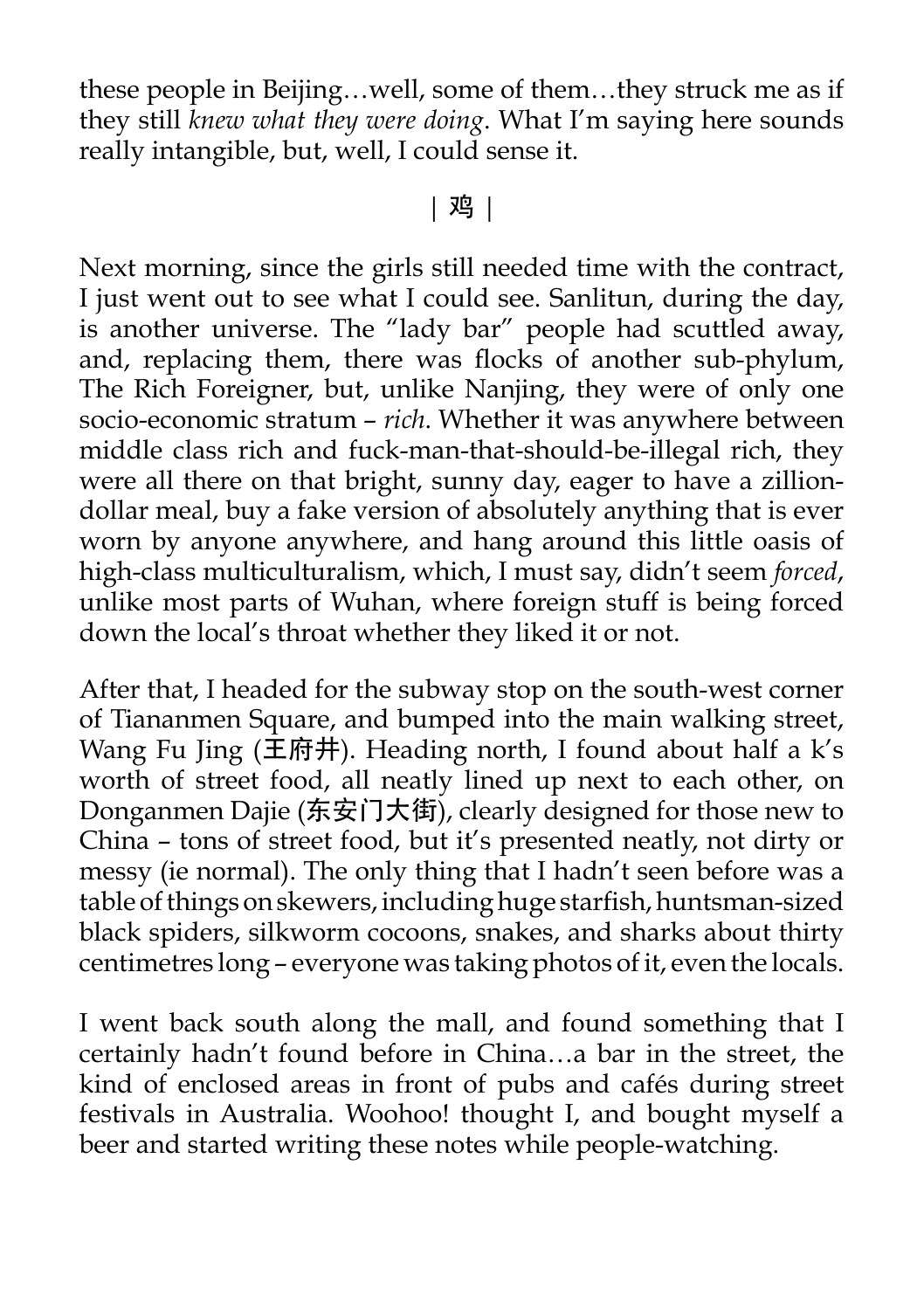I watched as the city transformed from one environment to a completely different one as dusk washed over it…the sunlight and umbrellas disappeared, and slowly, the bulbs, neon and LEDs came crawling out; some small and shy, like the lonely bulb above a drinks fridge; some loud, blazon and bold, like the advertising/ TV screen that exploded into kinetic life at the last hue of sundown. And, of course, everything in between – an ocean of artificial lights, some assisting, some advertising, some educating, some guiding, but all blazing, combining to create an entirely new universe where another one had been sitting not even an hour and a half before. Humanity, I thought, you're a strange species.

Adding to the abstract feeling was that nothing around here was more than, say, eight or ten storeys high. Of course, it helped that Tiananmen Square/Forbidden City was directly to the west, meaning the entire skyline was totally empty in that direction. That really affected the character of this place, on first impressions, for me. Leaving that bar, I found another in the middle of the street, this one selling German/Irish-sized pints.

Obviously, I needed to get one. Obviously.

I figured that that was about all I could see…if there was any punk/indie/decent pub around, it'd be nowhere around here, so I ended up back in the Sanlitun area.

Here, I saw something that I hadn't seen before – these people like hot pot. A *lot*. A huge chunk of this street, on both sides, was simply seats, tables, tubs of oily boiling water, and trays and trays and trays of stuff to put in them. The entire street was *buzzing* – I mean, it had the usual visual explosion of thousands of coloured lights vying for attention, and the ever-flowing river of people and the usual variety of people-moving machines, as well as the usual aural explosion of cars honking and bikes screeching, with both of these sounds swimming in an aural ocean of a thousand dialects, but the hot pots really changed the character of this street, and it's little things like this that keep me surprised in China, six years and many cities later. This street looked like a Chinese *Blade Runner*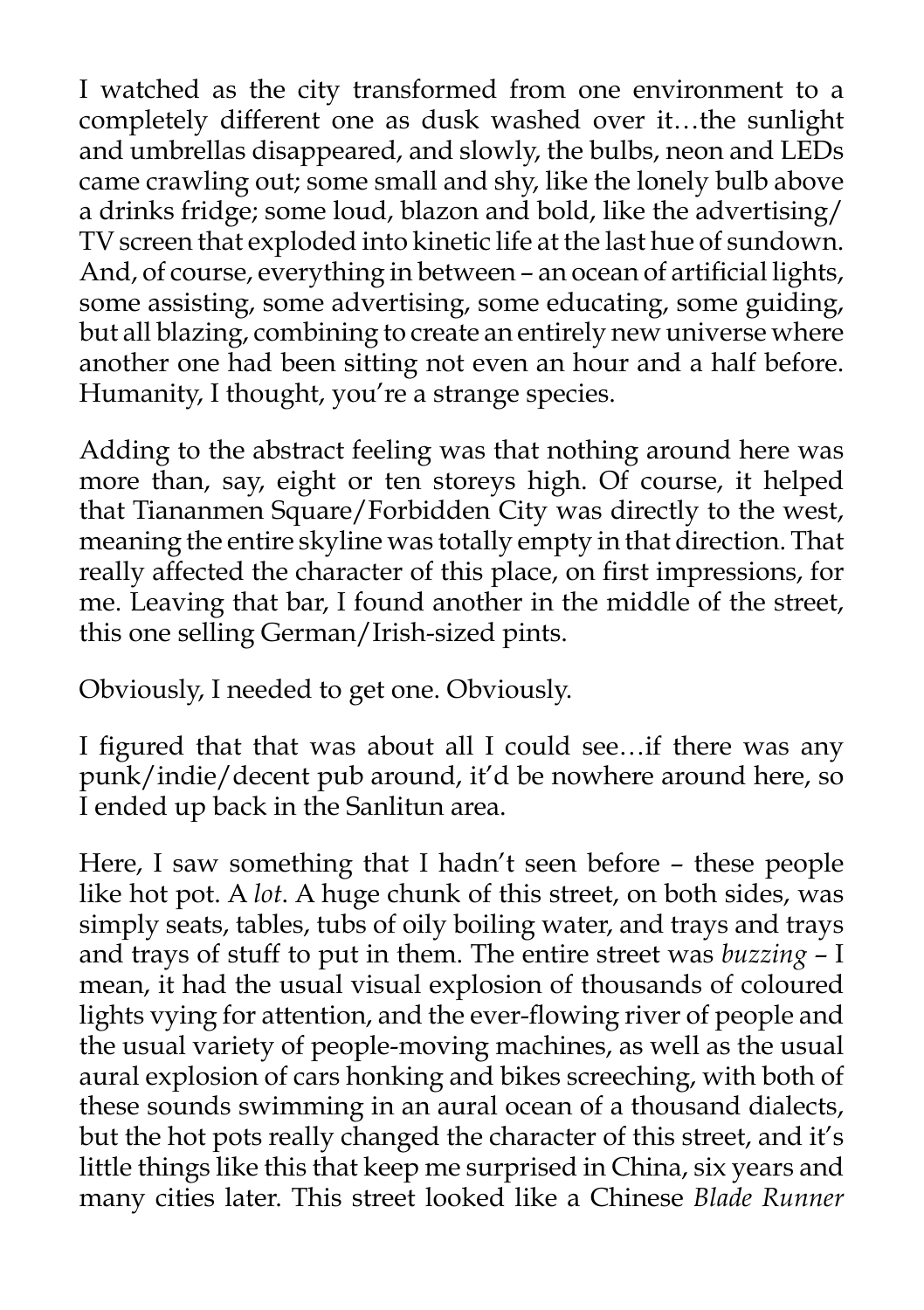all right, except that everyone was sitting on brightly-coloured plastic seats. A visual feast.

I found some kind of indie pub, with, encouragingly, posters advertising upcoming gigs and festivals. *Some*thing happens here.

## | 鸭 |

For brekkie the following day, we finally went to the café – Ms Bonbon, or, *Misi Tianxin* (密斯甜心), and it's a lavish affair. White décor, clean lines, huge mirrors. I was impressed.

I got to talk with the owners, two maybe early-thirties, stylishlydressed girls whose different personalities gave very different auras. I was mainly there to talk to Stephanie, the promo girl, who I was meant to throw promotional and advertising ideas around with. Stephanie was very much the opposite of the other owner, Michelle…Michelle is clearly a hands-on, people person; Stephanie, on the other hand, sits and sizes you up from afar…a bit of a Ying and Yang thing.

My main questions involved what kind of advertising channels Stephanie had been using. The answer was none – it seems that in Sanlitun, all a business needed to do was plonk its ass there, look good and wait – word of mouth would do the rest. And, well, a place this big (it only has room for about thirty-five) didn't really need more advertising. So I gave her a rundown of promo and advertising opps in Nanjing's foreign demographic, and upon hearing this, she neither erupted in an explosion of euphoric glee, nor spiraled into an operatic state of lament worthy of a Shakespearian tragedy. She just sat formally with glossy lipstick and a cup of tea in her lap.

Oh well. My job was done. So that was my first trip to Beijing.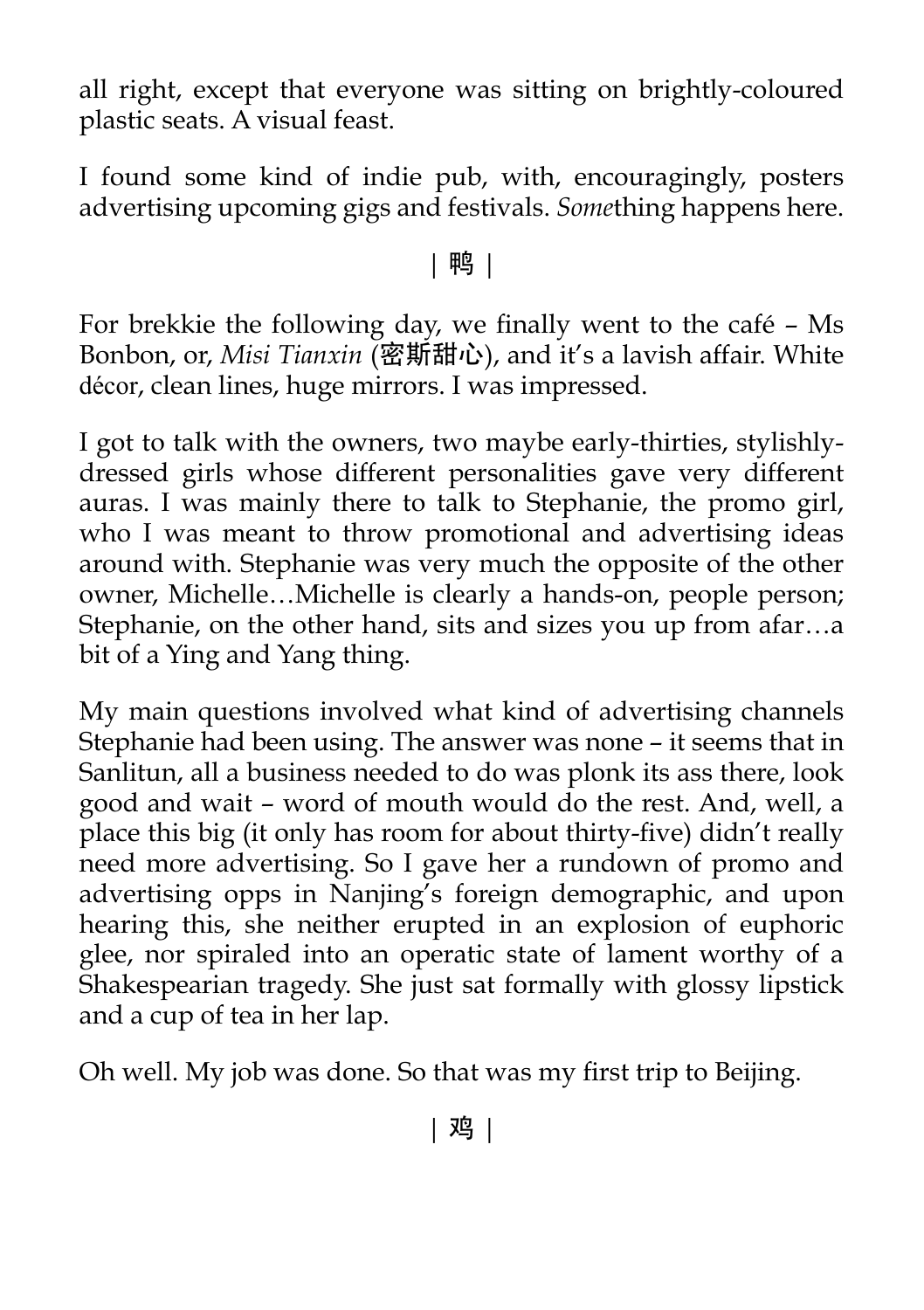Something occurred to me as the Chinese landscape sped past me on the train. After seeing field after field pass me, all of them stretching into the distance and only separated by roads, or clusters of buildings here and there, or monitoring stations huddling together to keep each other company – for *hundreds and hundreds of kilometres –* I realised that their immense population's need for food has forever *changed their land*. I mentioned before how every square centimetre is used for something – well, the vast majority of the couple of thousand k's or so from Nanjing to Beijing are *fields*. What a monumental change to a land, I thought, especially since most of it wouldn't even be five hundred years old.

It was also amazing to think of people's lives out here, literally hundreds of kilometres from the nearest town that had more than a few streets, and even *those* streets were many, many kilometres from each other (I know, I was noticing them). Often I'd see people walking herds of pigs or sheep, but, more intriguing to me, were the kids – I saw a bunch of 'em playing basketball outside a tiny little school, which was, I could see, the only school in the surrounding few hundred kilometres. The implications were mind-boggling to me, particularly as it made me realise that the education system, and the world of marks, pressure, academic life and even my own job may well be another universe to many people out here; my life is an alternate reality at best, as they happily slam dunk a ball in the middle of nowhere.

There's *thousands upon thousands* of people out here who will never even *taste* the life that I'm part of; some of them would want to, but perhaps more of them couldn't give a toss. Of course, similarly segregated universes are in all countries, just some more than others. Australia would have, maybe, a couple of hundred thousand with rural lives like this; China would have a few thousand million. When I saw some old geezer in a huge straw hat walking down the maybe ten-kilometre path between fields with a handful of sheep behind him, I just wanted to jump out and talk to the guy. Some people like this can be wells of wisdom, education or no education, but all I could do was rush past him in a capsule of metal; a new, alien addition to the landscape, one that